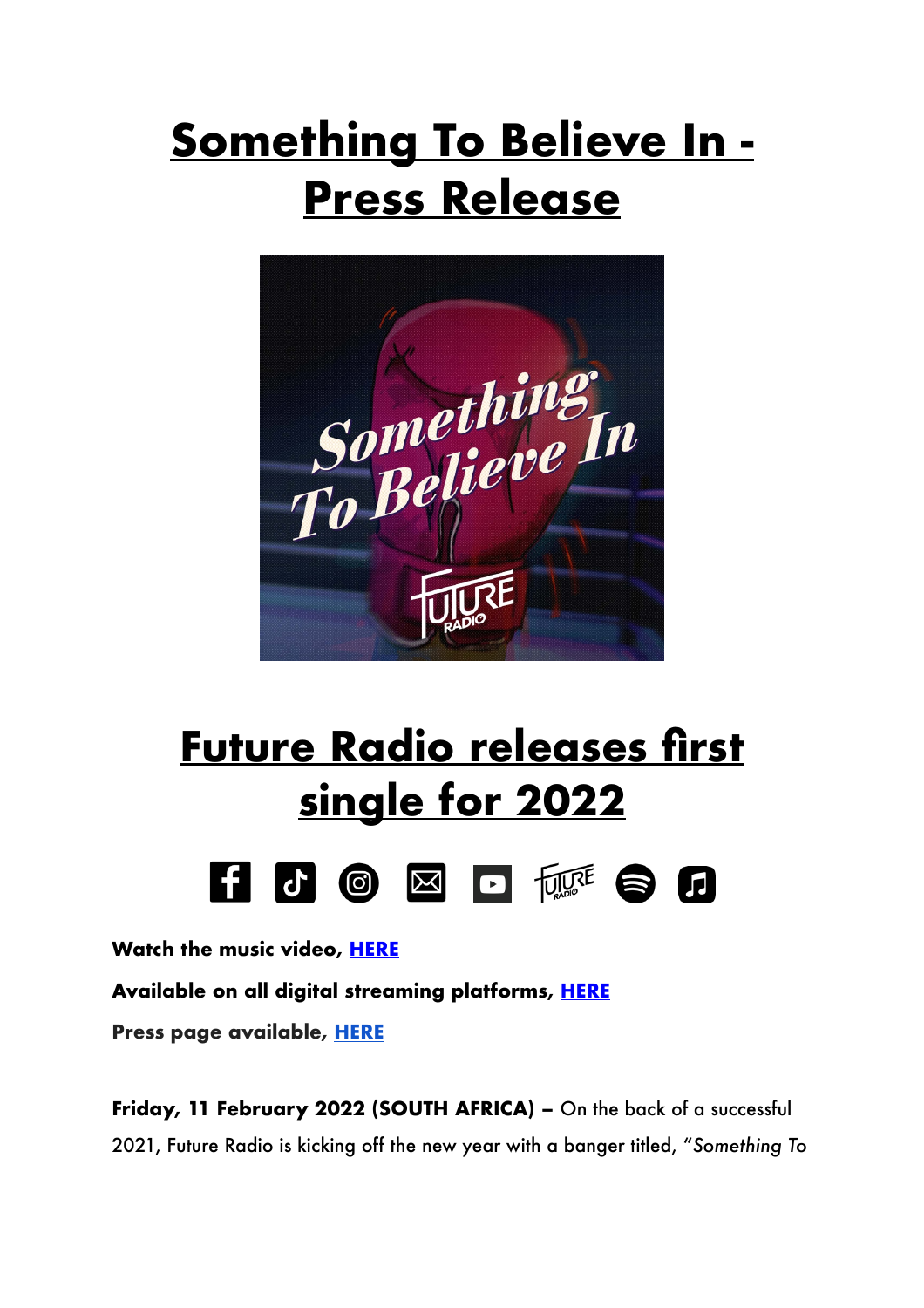*Believe In*". This fast-paced rock track centres around the theme of *Identity*, which is also the title of their second studio album releasing this year.

From an arrangement perspective, the song features a memorable intro riff played over a minor chord passage. The verse and the pre-chorus continue in the same fashion, creating a sense of tension and urgency. The chorus in turn switches over to the relative major which elevates the song and lifts the tension. Lyrically the song deals with the existential question of identity, believe and purpose.

Johnny, Future Radio's singer and songwriter, mentions that he has been playing the chord progression for years now, but never managed to find a suitable melody to go along with it. "Before writing *Something To Believe In,* I've already decided on the second album's title and I wanted to write at least one song that directly spoke to the fundamental idea of identity. The lyrics of the song came so easy once I started writing it and in a couple of minutes, I've written this song that encapsulates the essence of our second album".

Future Radio releases accompanying music videos, or rather acts, for each track on the album, complete with visuals and a narrative. These visuals tell the story of the protagonist, Johnny Future. Drikus Roets, the brain behind the striking visuals, divulge that in the next act our hero will come face-to-face with their biggest fear. "The animation process is very time consuming but gets a little easier with every new episode. I try my best to improve the animation in each video and I think I have managed to do it thus far."

2021 has been a year filled with various successes for Future Radio. All three of their previous releases were playlisted on official Spotify playlists and their single "*State of Emergency*", was playlisted on an official Apple playlist. The band garnered over 40 000 streams on Spotify alone. Future Radio's cover of The Cranberries classic, Zombie, reached #8 on the South African Top 40. With such